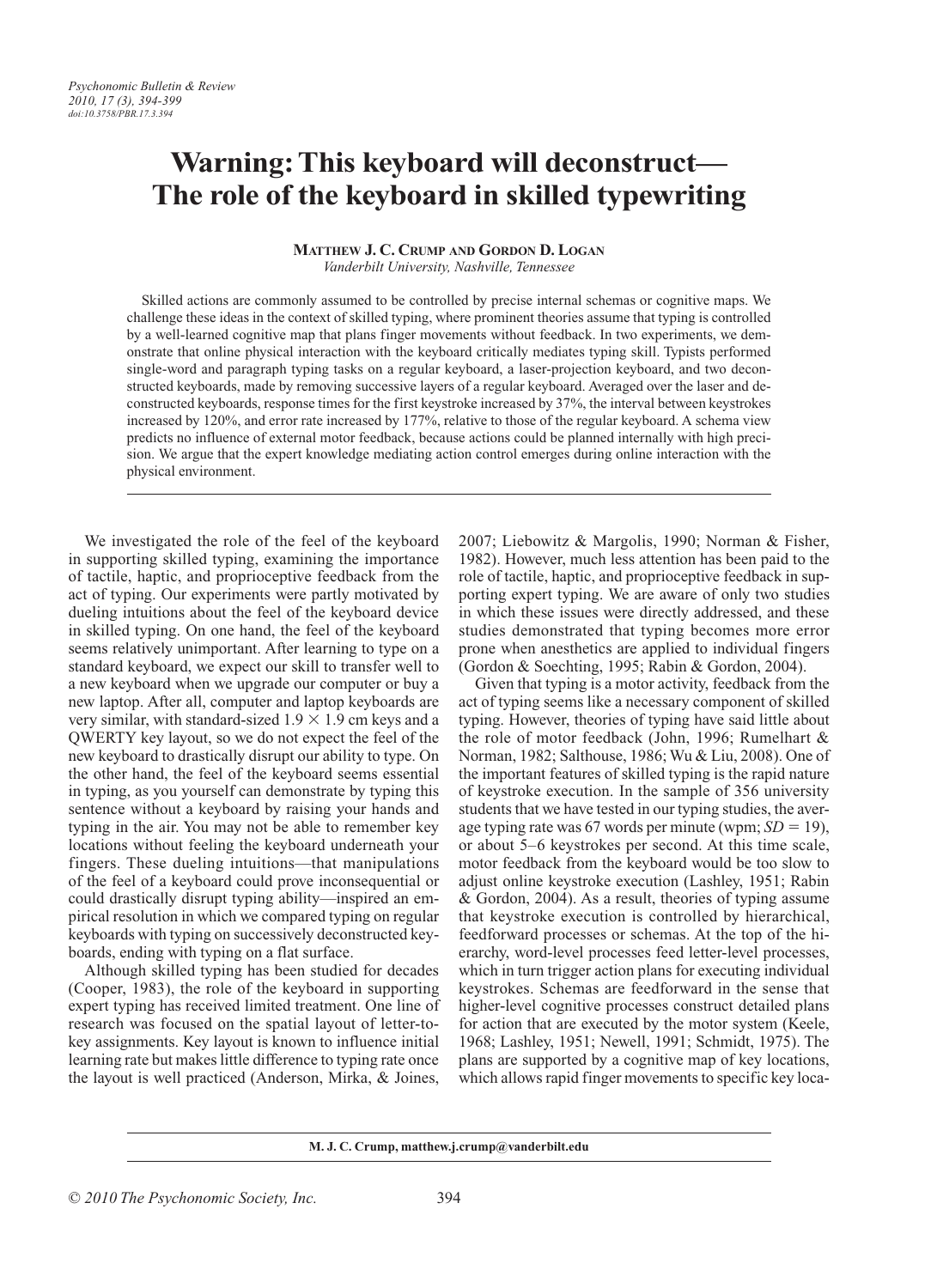tions to be planned and executed without feedback from motor processes.

Recent research from our laboratory has challenged the idea that an explicit cognitive map of key locations is precise enough to support accurate typing. Liu, Crump, and Logan (in press) had skilled typists judge direction and distance from one key to another without looking at the keyboard. We found huge errors in judgment, suggesting that typists have poor explicit knowledge of the spatial layout of the keyboard. However, their implicit knowledge was excellent, supporting choice of the correct key locations five to six times per second. This raises the question of the locus of the implicit knowledge. One possibility is that requisite knowledge is strongly internalized and does not require interaction with the keyboard to be expressed. Another possibility is that requisite knowledge is partly externalized (Clark, 2008) and is accessed through the feel of the keyboard that is provided by tactile, haptic, and proprioceptive feedback during the act of typing. In other words, expert knowledge supporting skilled typing may in some sense materialize through physical interaction with the keyboard.

We conducted two experiments to assess the importance of the feel of the keyboard during skilled typing. The first experiment compared typing on deconstructed keyboards that were created by successively dismantling a regular keyboard until we were left with a flat surface. A strongly feedforward view predicts no effect of deconstruction, since movements are planned with respect to a central cognitive map without feedback from the keyboard. A more interactive view predicts strong effects of deconstruction, which systematically removes feedback from tactile, haptic, and proprioceptive sources. In the second experiment, we examined practice with a flat laser device, which projected an image of a keyboard onto a flat surface, to determine whether the disruption in typing skill could be overcome with practice.

## **Experiment 1**

In Experiment 1, we tested performance on a regular keyboard (the *keys* keyboard), a keyboard with the keys removed to expose a set of rubber buttons underneath the keys (the *buttons* keyboard), a keyboard with the rubber buttons removed to expose a flat plastic surface embedded with electronic circuitry that detects keypresses (the *flat* keyboard), and a laser keyboard that projects an image of the keyboard on a flat surface (the *laser* keyboard). Subjects performed discontinuous and continuous typing tasks with the four keyboards. The discontinuous task involved typing single words. We measured first-keypress response time (RT), the interval between successive keystrokes (interkeystroke interval, or IKSI), and error rate. The continuous task involved typing paragraphs. We measured IKSI and accuracy.

If typing is supported by feedforward action plans, performance should remain invariant across the four keyboard types. Alternatively, if typing is influenced by feedback from interacting with the keyboard, performance should be best for the keys condition, which replicates

typical typing experience; worse for the buttons condition, in which the feel of the keys was removed but the resistance or give of the keyboard was maintained; and worst for the flat and laser conditions, in which the feel of the keys and the resistance of the keyboard were both removed.

#### **Method**

**Subjects**. The subjects were 16 students from Vanderbilt University who were recruited for their self-reported ability to type 40 wpm. Their skill was confirmed on a typing test. Mean typing speed was 65 wpm (range  $= 39-89$  wpm). All of the subjects were compensated with \$12 for 1 h of participation. All of the subjects had normal or corrected-to-normal vision and spoke English as a first language.

**Apparatus and Stimuli**. The experiment was conducted on a PC, with a 15-in. SVGA monitor controlled by METACARD software. Typing responses were registered on one of four keyboards: Three keyboards were created by deconstructing a standard dome-switchtype USB QWERTY keyboard in three steps. For the key device, we used the regular keys on the keyboard. Each key was  $1.9 \times 1.9$  cm. For the button device, we removed the top layer (keys) to expose a rubber membrane spanning the entire keyboard, containing  $1.0 \times$ 1.0 cm bubble-like domes under each key location. Keypresses were registered when a dome was pressed. For the flat device, we removed the rubber membrane to expose two superimposed flat plastic mats containing electronic circuits for each key, registering a keypress when the two sheets were pressed together to close a circuit. Each point of contact was  $0.5 \times 0.5$  cm. The fourth keyboard was a laser keyboard, which projected an image of the keys on the desktop and registered finger movements on the projected image (Bluetooth Virtual Keyboard, iTech Dynamic, Hong Kong). Each projected key was  $1.9 \times 1.9$  cm.

The USB sampling rate for each keystroke was approximately 125 Hz, and identical across the key, button, and flat keyboards. The manufacturer specifications for the laser keyboard claim a USB response rate of 400 characters per minute, which translates to approximately 6.7 Hz. All of the keyboards were clearly labeled with outlines of the keys drawn on the rubber and plastic mats and the letters written within the outlines, and the spacing of the keys was constant across keyboards.

Words for the discontinuous typing task were gathered from the University of South Florida word norms (Nelson, McEvoy, & Schreiber, 1998). The list was filtered to include words that were four or six characters in length. There were 891 four-letter words (mean word frequency [Kučera & Francis, 1967] = 150 per million, range  $= 94-203$  per million) and 903 six-letter words (mean word frequency = 149 per million, range =  $94-200$  per million); 200 unique words from the four- and six-letter word sets (total  $= 400$ ) were randomly chosen for each subject.

The continuous typing task involved four paragraphs on the merits of border collies, ranging from 111 to 117 words in length, from Logan and Zbrodoff (1998).

**Design and Procedure**. In the discontinuous typing task, we presented the subjects with a single word on each trial. There was a total of eight blocks, each containing 50 trials. Each block contained 25 unique four-letter words and 25 unique six-letter words. Each subject responded on four different keyboards. The keyboards were switched every two blocks, and measures of performance for each keyboard were based on two blocks, or 100 trials. Keyboard order (keys, buttons, flat, or laser) was counterbalanced across subjects in four orders, with a balanced Latin square design. The subjects were seated approximately 57 cm from the computer monitor. At the beginning of each trial, the subjects received a fixation cross (500 msec), followed by a word in the center of the screen in uppercase. The word remained on the screen until the subjects pressed the space bar after typing the word. The typed responses were echoed at the bottom of the screen in lowercase. All letters appeared in black against a gray background. The letters were 8 mm in height. The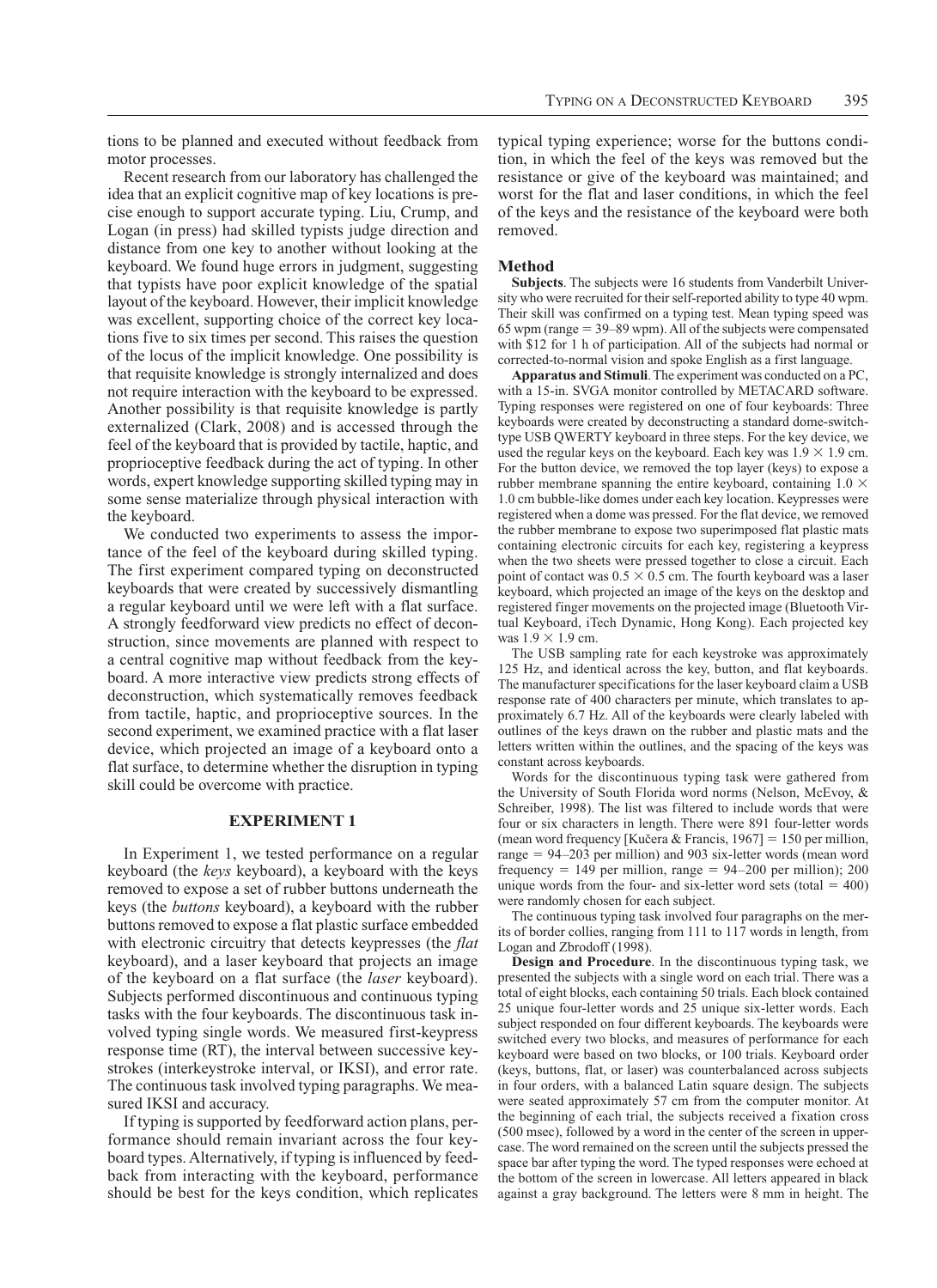

**Figure 1. Mean response time (RT) to the first character, interkeystroke interval (IKSI), and error rate in the discontinuous (broken lines) and continuous (solid lines) typing tasks in Experiment 1 as a function of keyboard type (keys, buttons, flat, laser)**  and word length (four letters vs. six letters). Error bars are Fisher's least significant difference values for  $p < .05$ , calculated **from the interaction between keyboard type and word length in the discontinuous task and from the main effect of keyboard in the continuous task.**

subjects were told that the backspace would not function. Thus, all keypress errors were recorded.

The continuous typing task was always presented after the discontinuous typing task. The subjects typed four short paragraphs, one for each keyboard. The paragraphs were randomly assigned to the keyboards for each subject, and keyboard order was counterbalanced with a Latin square design. The paragraph typed with the regular keyboard was used to estimate typing skill in words per minute.

### **Results and Discussion**

Mean RT, IKSI, and error rates across subjects are presented for each keyboard in Figure 1. Table 1 is a summary of ANOVAs on each measure. For the discontinuous typing task, RT was the time between the presentation of the word and the first keypress. RTs were submitted to an outlier elimination procedure (Van Selst & Jolicœur, 1994), which removed 3% of the observations in each cell. Words with errors were excluded from the RT and IKSI analyses. For the continuous typing task, we measured IKSIs and error rates.

All of the measures of performance in the discontinuous typing task were substantially disrupted by deconstructing the keyboard. To evaluate the disruption across keyboards, we calculated Fisher's least significant difference (LSD) for  $p < .05$ . For RTs, the critical value was 94 msec. The

**Table 1 Summary Table for ANOVAs in Mean Response Time (RT) to the First Keypress, Interkeystroke Interval (IKSI), and Error Rate in the Discontinuous** 

| and Continuous Typing Tasks in Experiment 1 |                                                |                         |                      |                                |                               |  |  |  |  |
|---------------------------------------------|------------------------------------------------|-------------------------|----------------------|--------------------------------|-------------------------------|--|--|--|--|
| Measure                                     | Effect                                         | F                       | df                   | $MS_{\rm e}$                   | p                             |  |  |  |  |
| <b>RT</b>                                   | Keyboard<br>Length<br>Keyboard $\times$ length | 20.73<br>10.30<br>$<$ 1 | 3,45<br>1,15         | 34,527.20<br>1,874.86          | < .0001<br>< 0.006            |  |  |  |  |
| <b>IKSI</b>                                 | Keyboard<br>Length<br>Keyboard $\times$ length | 43.34<br>1.99<br>4.27   | 3,45<br>1,15<br>3,45 | 13,023.60<br>700.72<br>384.766 | < .0001<br>< 18<br>< 0.01     |  |  |  |  |
| Error rate                                  | Keyboard<br>Length<br>Keyboard $\times$ length | 15.12<br>66.01<br>10.39 | 3,45<br>1,15<br>3,45 | 0.03522<br>0.1815<br>0.0022    | < 0.001<br>< .0001<br>< .0001 |  |  |  |  |
| Continuous IKSIs                            | Keyboard                                       | 23.24                   | 3,45                 | 7,497.47                       | < .0001                       |  |  |  |  |
| Continuous error rate                       | Keyboard                                       | 19.64                   | 3,45                 | 0.01337                        | < .0001                       |  |  |  |  |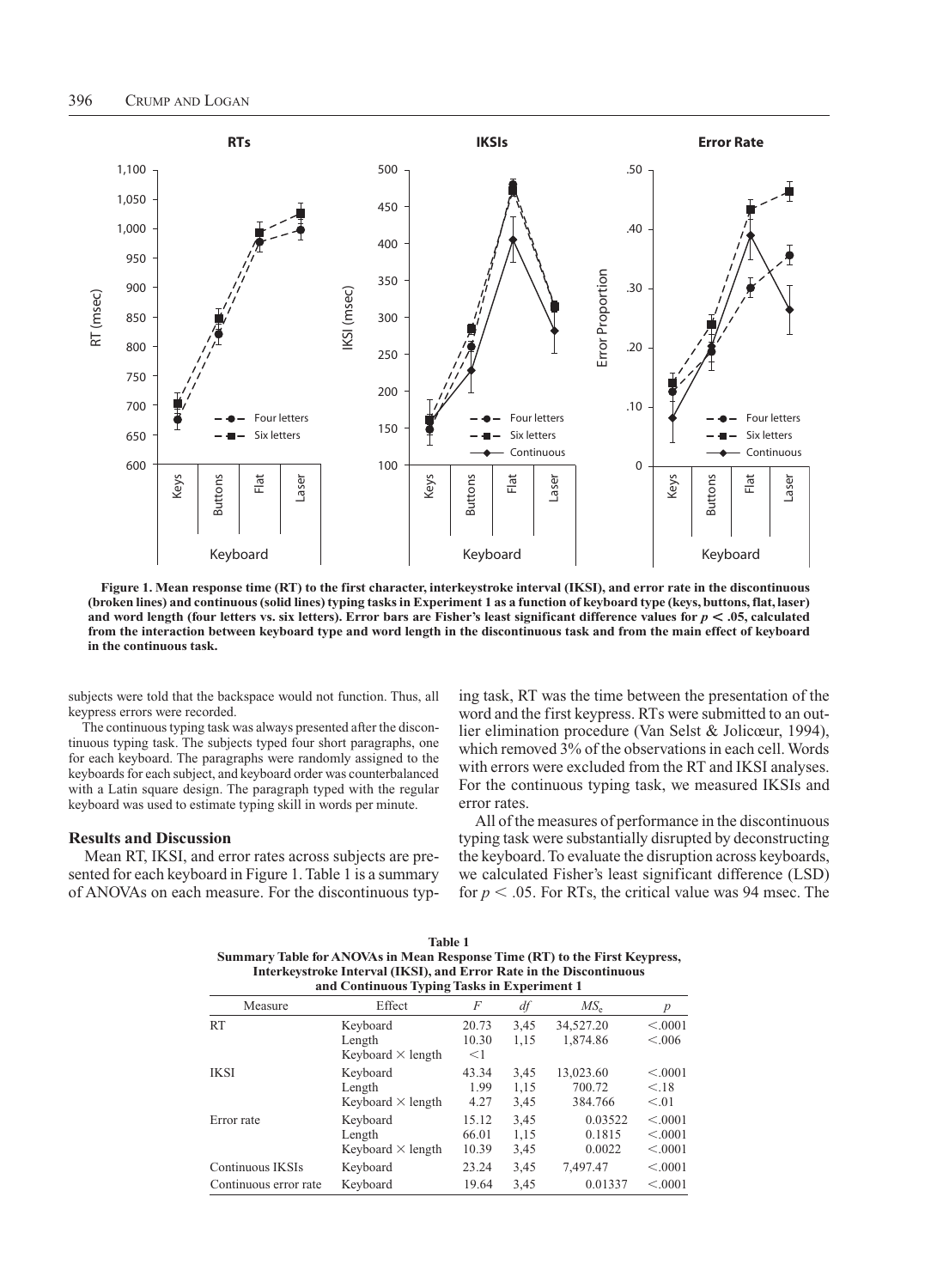mean RT in the key (standard keyboard) condition was 689 msec. The mean RT for the buttons condition was 144 msec (21%) longer; that for flat was 296 msec (43%) longer; and that for laser was 323 msec (47%) longer. All of these differences exceeded the critical value. RTs were significantly longer for the flat and laser conditions than for the buttons condition, but the RTs for the flat and laser conditions were not significantly different. For IKSIs, the critical LSD was 58 msec. The mean IKSI in the keys condition was 155 msec. The IKSI was 117 msec (75%) longer for the buttons condition, 321 msec (207%) longer for the flat condition, and 160 msec (103%) longer for the laser condition. The IKSI for the flat condition was significantly longer than the IKSI for the buttons and laser conditions, which did not differ significantly from each other. For error rate, the critical LSD value was .09. The mean error rate (probability of at least one error per word) for the keys condition was 0.13. The mean error rate was .08 (62%) higher for the buttons condition, .23 (175%) higher for the flat condition, and .28 (207%) higher for the laser condition. The mean error rate was significantly higher for the flat and laser conditions than for the buttons condition, but the flat and laser conditions did not differ significantly.

Similar disruptions were seen in the continuous typing task. For IKSI, the critical LSD value was 62 msec. The mean IKSI for the keys condition was 158 msec, which was very close to the mean IKSI in discontinuous typing. The mean IKSI was 70 msec (44%) longer for the buttons condition, 247 msec (156%) longer for the flat condition, and 124 msec (78%) longer for the laser condition. The buttons and laser conditions did not differ significantly, but the mean IKSI for the flat condition was significantly longer than that for the buttons and laser conditions. For error rate, the critical LSD was .08. The mean error rate (per word) for the keys condition was .08. The mean error rate was 0.12 (147%) higher for the buttons condition, 0.31 (325%) higher for the flat condition, and 0.18 (222%) higher for the laser condition. The buttons and laser conditions were not significantly different, but the mean error rate for the flat condition was significantly higher than that for the buttons and laser conditions.

These large disruptions are not consistent with a strong feedforward view of typing. Performance was best when the subjects interacted with the keyboard on which their typing skill was usually expressed. Performance was progressively worse the more the keyboard differed from a regular one. The flat keyboards produced the worst performance. These findings demonstrate a substantial role for online tactile, haptic, and proprioceptive feedback in supporting the fluidity of typing skill.

## **Experiment 2**

Experiment 1 demonstrated that the feel of the keyboard is a crucial component of typing skill. In Experiment 2, we asked whether the disruptions in performance were due to the novelty of typing on unfamiliar keyboards. The subjects in Experiment 1 had only 100 trials with each keyboard. In Experiment 2, we investigated

whether performance with the laser-projection keyboard would improve with further practice. Subjects were given 300 extra trials of practice (for a total of 400 trials across four blocks). As in Experiment 1, every word was unique. Crump and Logan (in press) found substantial reductions in IKSI with 480 trials of practice on a laser keyboard, but their subjects typed the same 20 words throughout practice (also see Roeber, Bacus, & Tomasi, 2003). In Experiment 2, we asked whether general benefits might result from practice, so we presented a unique word on each trial. For comparison, we had the subjects type 50 unique words on a regular keyboard before and after training.

### **Method**

**Subjects**. Subjects were 16 students from Vanderbilt University recruited for their self-reported ability to type 40 wpm or more. Mean speed on the typing test was  $65$  wpm (range  $= 48 - 94$  wpm). All of the subjects were compensated \$12 for 1 h of participation. All of the subjects had normal or corrected-to-normal vision and spoke English as a first language.

**Apparatus and Stimuli**. We employed the same computer apparatus, keys (regular), and laser-projection keyboards as in Experiment 1. Four- and six-letter words were drawn randomly for each subject from the same word lists described in Experiment 1.

**Design and Procedure**. We employed the same discontinuous typing task reported in Experiment 1, except that the subjects were only given the keys and laser-projection keyboards. There were six blocks of 100 trials (50 four-letter words, 50 six-letter words). In the first and last blocks, the subjects were given the regular keyboard. The subjects were tested on the laser-projection keyboard in Blocks 2–5. After completing the discontinuous typing task, the subjects performed the continuous typing task from Experiment 1, typing two paragraphs, one on the regular keyboard, and one on the laser keyboard.

#### **Results**

Mean RTs, IKSIs, and error rates as a function of word length and block are depicted in Figure 2. The results from repeated measures ANOVAs on each measure are reported in Table 2. Performance was substantially disrupted during the middle four blocks, in which the subjects typed on the laser keyboard. For Blocks 1 and 6, the mean RT was 654 msec, the mean IKSI was 150 msec, and the mean error rate was .05. For Blocks 2–5, the mean RT increased by 193 msec (30%)  $[F(1,75) = 234.20, MS_e =$ 6,805.19,  $p < .01$ ], the mean IKSI increased by 144 msec  $(96\%) [F(1,75) = 239.28, MS_e = 3,674.14, p < .01]$ , and the mean error rate increased by .13 (262%)  $[F(1,75) =$ 138.98,  $MS_e = 0.00512$ ,  $p < .01$ . There was no evidence of improvement over the middle four blocks, in which the subjects practiced typing on the laser keyboard. Tests of linear trends over Blocks 2–5 showed no significant change in RT  $[F(1,75) < 1, MS_e = 6,805.19]$ , a small amount of slowing in IKSI  $[F(1,75) = 3.28, MS_e = 3,674.14, p <$ .08], and a significant increase in error rate  $[F(1,75) =$ 5.88,  $MS_e = 0.00512$ ,  $p < .05$ ].

The finding that 400 trials of practice on the laser keyboard were not sufficient to improve performance suggests that the results of Experiment 1 are not merely due to the novelty of the typing instrument (cf. Norman & Fisher, 1982). Instead, disruptions to performance from deconstructing the keyboard are substantial and persis-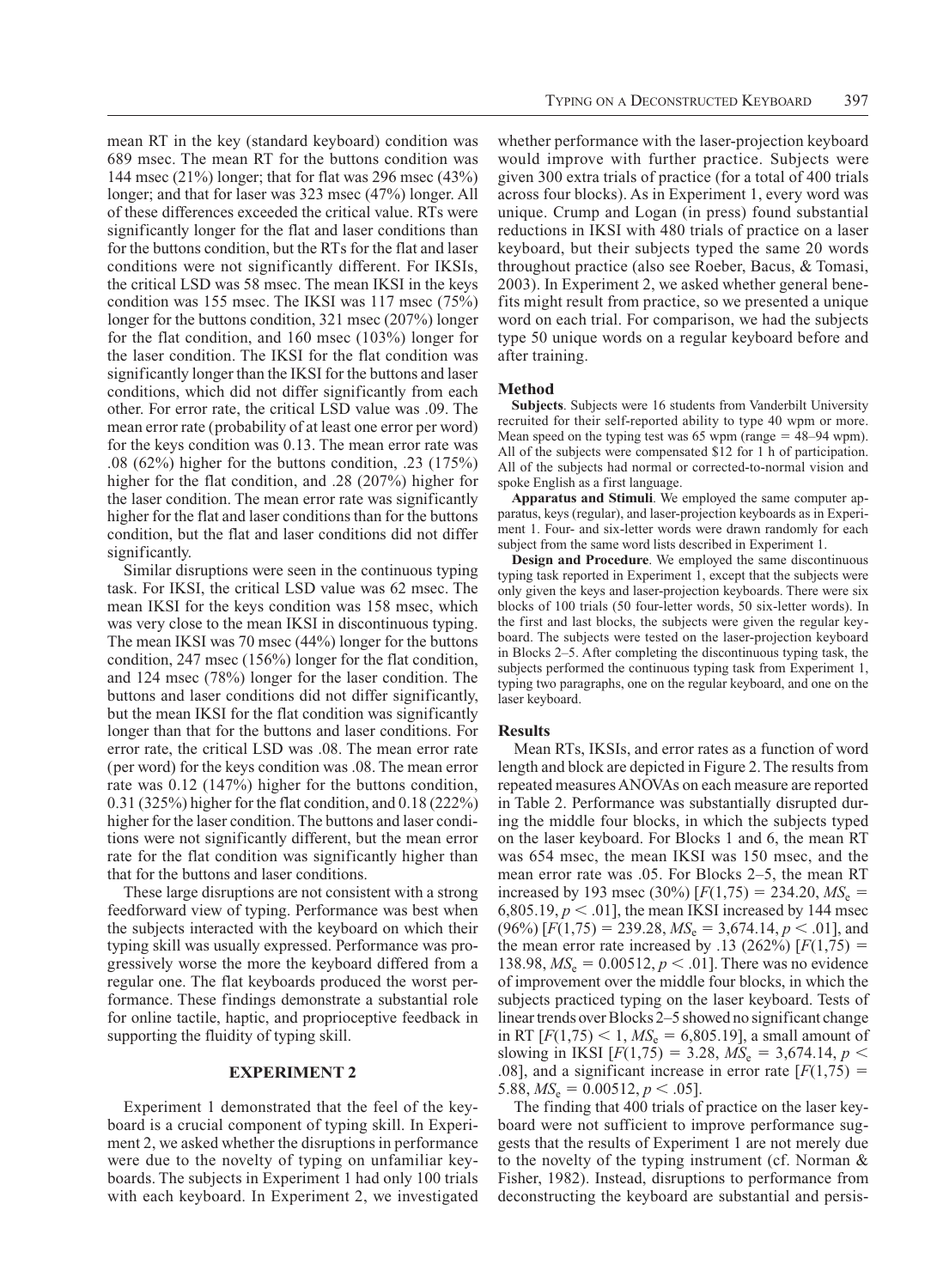

**Figure 2. Mean response time (RT) to the first character, interkeystroke interval (IKSI), and error rate for the discontinuous typing task in Experiment 2 as a function of block (1–6) and word length (four letters vs. six letters). In Blocks 1 and 6, we used the regular keyboard; in Blocks 2–5, we used the laser keyboard. Error bars are Fisher's least significant difference values for**   $p < .05$ , calculated from the interaction between block and word length.

**Table 2 Summary Table for ANOVAs in Mean Response Time (RT) to the First Keypress, Interkeystroke Interval (IKSI), and Error Rate in the Discontinuous and Continuous Typing Tasks in Experiment 2**

| Measure     | Effect                | F     | df   | $MS_{\alpha}$ | Ď       |
|-------------|-----------------------|-------|------|---------------|---------|
| <b>RT</b>   | Block                 | 46.92 | 5,75 | 6805.19       | < .0001 |
|             | Length                | 10.81 | 1,15 | 1046.08       | < 0.005 |
|             | $Block \times length$ | 1.37  | 5,75 | 1222.09       | < .25   |
| <b>IKSI</b> | <b>Block</b>          | 48.51 | 5,75 | 3674.14       | < .0001 |
|             | Length                | 3.90  | 1,15 | 6371.02       | < 0.07  |
|             | $Block \times length$ | $<$ 1 |      |               |         |
| Error rate  | Block                 | 29.19 | 5,45 | 0.00512       | < .0001 |
|             | Length                | 66.29 | 1,15 | 0.0011        | < .0001 |
|             | $Block \times length$ | 2.44  | 5,45 | 0.00091       | < 0.05  |

tent. The present results also suggest that the practice effects in Crump and Logan (in press) were specific to the repeated items.

#### **General Discussion**

The present experiments resolve the dueling intuitions about the role of the keyboard in typing. We may adapt to a new computer relatively easily, but deconstructing the keyboard to remove the feel and resistance of the keys dramatically impaired typing in both experiments. The contrast between the regular keyboard and the buttons keyboard suggests that the feel of the keys is important, and the contrast between the buttons, flat, and laser keyboards suggests that the resistance of the keys is important as well. However, our deconstructed keyboards differed from the standard keyboard in other ways, so it is difficult to isolate single factors responsible for the disruption.

The buttons were smaller than the regular keys, and the sensitive regions of the flat keyboard were smaller than the buttons, and smaller targets take longer to hit (Fitts, 1954). However, the keys on the laser keyboard were the

same size as the keys on the regular keyboard, yet the laser keyboard produced RTs like the flat keyboard, IKSIs like the button keyboard, and the highest error rate in discontinuous typing, so size cannot be everything. The angle of the laser keyboard was flatter than that of the regular keyboard, but the angles of the button and flat keyboards were the same as that of the regular keyboard. The subjects could not rest their fingers on the home row of the flat and laser keyboards without triggering inadvertent keystrokes, whereas they could on the regular and button keyboards, and this may have contributed to the disruption. Indeed, the mean IKSIs were about the same on the laser keyboard and the button keyboard, suggesting that resting on the home row was not so important once the fingers were in motion. To test the importance of the feel of the keys in aligning the fingers on the home row, we had 61 typists place their hands on a blank piece of paper as if they were on the home row, and we traced the outline of their fingers. The outline was curved instead of straight (mean discrepancy from straight =  $12.5$  mm;  $SE = 0.6$  mm), suggesting that feedback from the keys is important in aligning the fingers with the home row.